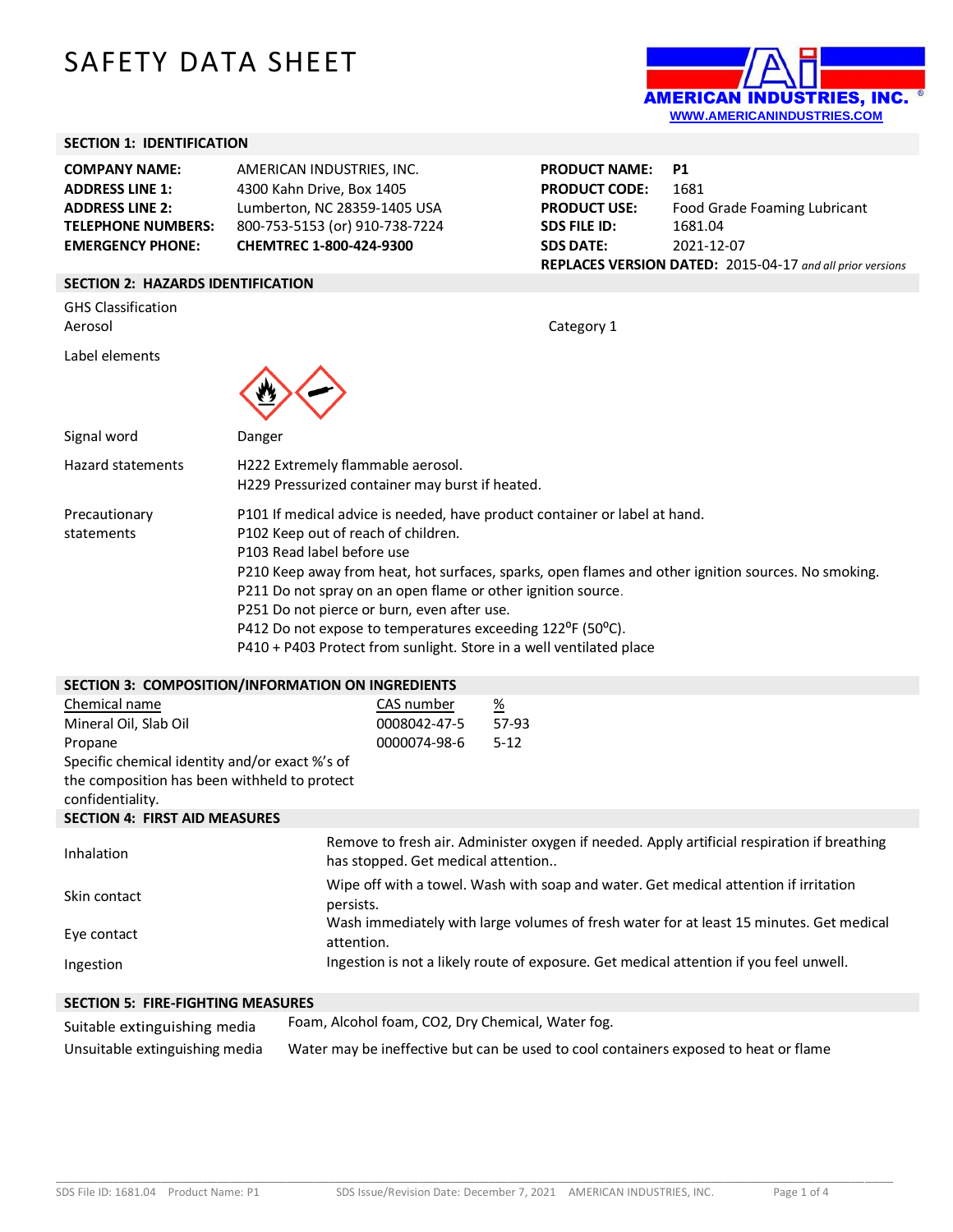| Specific hazards arising from the<br>chemical<br>Special protective equipment<br>and precautions for firefighters | Closed containers may explode from internal pressure build-up when exposed to extreme heat<br>and discharge contents. Liquid content of container will support combustion. Overexposure to<br>decomposition products may cause a health hazard. Symptoms may not be readily apparent.<br>Obtain medical attention. Hazardous decomposition products include carbon dioxide, carbon<br>monoxide, and other toxic fumes.<br>Wear goggles and use a self-contained breathing apparatus. If water is used, fog nozzles are<br>preferred. |                                                                         |                                   |                              |                                       |                                     |                                                                                                      |
|-------------------------------------------------------------------------------------------------------------------|--------------------------------------------------------------------------------------------------------------------------------------------------------------------------------------------------------------------------------------------------------------------------------------------------------------------------------------------------------------------------------------------------------------------------------------------------------------------------------------------------------------------------------------|-------------------------------------------------------------------------|-----------------------------------|------------------------------|---------------------------------------|-------------------------------------|------------------------------------------------------------------------------------------------------|
| Fire-fighting procedures                                                                                          | to extreme heat.                                                                                                                                                                                                                                                                                                                                                                                                                                                                                                                     |                                                                         |                                   |                              |                                       |                                     | Water may be used to cool containers to prevent pressure build-up and explosion when exposed         |
| <b>SECTION 6: ACCIDENTAL RELEASE MEASURES</b>                                                                     |                                                                                                                                                                                                                                                                                                                                                                                                                                                                                                                                      |                                                                         |                                   |                              |                                       |                                     |                                                                                                      |
|                                                                                                                   |                                                                                                                                                                                                                                                                                                                                                                                                                                                                                                                                      |                                                                         |                                   |                              |                                       |                                     | Avoid breathing vapors. Ventilate area. Wear safety glasses and gloves. Remove all sources of        |
| Personal precautions,<br>protective equipment and<br>emergency procedures                                         |                                                                                                                                                                                                                                                                                                                                                                                                                                                                                                                                      |                                                                         |                                   |                              |                                       |                                     | ignition. Clean up with an absorbent material and place in closed containers for disposal.           |
| Environmental precautions<br><b>SECTION 7: HANDLING AND STORAGE</b>                                               |                                                                                                                                                                                                                                                                                                                                                                                                                                                                                                                                      | Stop spill/release if it can be done safely.                            |                                   |                              |                                       |                                     |                                                                                                      |
|                                                                                                                   |                                                                                                                                                                                                                                                                                                                                                                                                                                                                                                                                      |                                                                         |                                   |                              |                                       |                                     | Do not puncture or incinerate (burn) cans. Do not stick pins, nails, or any other sharp objects into |
| General                                                                                                           |                                                                                                                                                                                                                                                                                                                                                                                                                                                                                                                                      | opening on top of can. Do not spray in<br>eyes. Do not take internally. |                                   |                              |                                       |                                     |                                                                                                      |
| <b>Ventilation Requirements</b>                                                                                   |                                                                                                                                                                                                                                                                                                                                                                                                                                                                                                                                      | Use in well ventilated place.                                           |                                   |                              |                                       |                                     |                                                                                                      |
| Conditions for safe storage,<br>including any incompatibilities                                                   |                                                                                                                                                                                                                                                                                                                                                                                                                                                                                                                                      | additional information.                                                 |                                   |                              |                                       |                                     | Store and use in a cool, dry, well-ventilated area. Do not store above 120°F. See product label for  |
| SECTION 8: EXPOSURE CONTROLS/PERSONAL PROTECTION                                                                  |                                                                                                                                                                                                                                                                                                                                                                                                                                                                                                                                      |                                                                         |                                   |                              |                                       |                                     |                                                                                                      |
| Component                                                                                                         | <b>OSHA</b><br><b>TWA</b><br>(ppm)                                                                                                                                                                                                                                                                                                                                                                                                                                                                                                   | <b>OSHA</b><br><b>TWA</b><br>(mg/m3)                                    | <b>OSHA</b><br>Tables<br>Z1, 2, 3 | <b>NIOSH</b><br>TWA<br>(ppm) | <b>NIOSH</b><br><b>TWA</b><br>(mg/m3) | <b>ACGIH</b><br><b>TWA</b><br>(ppm) | <b>ACGIH</b><br><b>TWA</b><br>(mg/m3)                                                                |
| Mineral Oil, Slab Oil                                                                                             |                                                                                                                                                                                                                                                                                                                                                                                                                                                                                                                                      |                                                                         |                                   |                              |                                       | (L)                                 | [(L)]; [5 (I)]                                                                                       |
| Propane                                                                                                           | 1000                                                                                                                                                                                                                                                                                                                                                                                                                                                                                                                                 | 1800                                                                    | 1                                 | 1000                         | 1800                                  | Content                             | See Appendix F: Minimal Oxygen                                                                       |
| Eye/face protection                                                                                               |                                                                                                                                                                                                                                                                                                                                                                                                                                                                                                                                      | workplace are recommended.                                              |                                   |                              |                                       |                                     | Safety glasses with side shields should be used if indicated. Eye wash and safety showers in the     |
| Skin protection                                                                                                   |                                                                                                                                                                                                                                                                                                                                                                                                                                                                                                                                      |                                                                         |                                   |                              |                                       |                                     |                                                                                                      |
| Respiratory protection                                                                                            | Use solvent-resistant protective gloves for prolonged or repeated contact.<br>Avoid breathing vapors. In restricted areas, use approved chemical/mechanical filters designed<br>to remove a combination of particles and vapor. In confined areas, use an approved airline<br>respirator or hood. A self-contained breathing apparatus is required for vapor concentrations<br>above PEL/TLV limits.                                                                                                                                 |                                                                         |                                   |                              |                                       |                                     |                                                                                                      |
| Appropriated Engineering<br>Controls                                                                              | Ventilation should be sufficient to prevent inhalation of any vapors.                                                                                                                                                                                                                                                                                                                                                                                                                                                                |                                                                         |                                   |                              |                                       |                                     |                                                                                                      |
| <b>SECTION 9: PHYSICAL AND CHEMICAL PROPERTIES</b>                                                                |                                                                                                                                                                                                                                                                                                                                                                                                                                                                                                                                      |                                                                         |                                   |                              |                                       |                                     |                                                                                                      |
| Appearance                                                                                                        |                                                                                                                                                                                                                                                                                                                                                                                                                                                                                                                                      |                                                                         |                                   |                              |                                       |                                     |                                                                                                      |
| Color                                                                                                             |                                                                                                                                                                                                                                                                                                                                                                                                                                                                                                                                      | Colorless                                                               |                                   |                              |                                       |                                     |                                                                                                      |
| Form                                                                                                              |                                                                                                                                                                                                                                                                                                                                                                                                                                                                                                                                      | Aerosol                                                                 |                                   |                              |                                       |                                     |                                                                                                      |
| Flash point                                                                                                       |                                                                                                                                                                                                                                                                                                                                                                                                                                                                                                                                      | Below 73 <sup>o</sup> F (23 <sup>o</sup> C)                             |                                   |                              |                                       |                                     |                                                                                                      |
| Density                                                                                                           |                                                                                                                                                                                                                                                                                                                                                                                                                                                                                                                                      | $0.03$ lb/gal                                                           |                                   |                              |                                       |                                     |                                                                                                      |
| Density VOC                                                                                                       |                                                                                                                                                                                                                                                                                                                                                                                                                                                                                                                                      | 3.000970E-03 lb/gal                                                     |                                   |                              |                                       |                                     |                                                                                                      |
| % VOC                                                                                                             |                                                                                                                                                                                                                                                                                                                                                                                                                                                                                                                                      | 10%                                                                     |                                   |                              |                                       |                                     |                                                                                                      |
| Melting point/boiling point                                                                                       |                                                                                                                                                                                                                                                                                                                                                                                                                                                                                                                                      | N/A                                                                     |                                   |                              |                                       |                                     |                                                                                                      |
| Auto-igniting                                                                                                     |                                                                                                                                                                                                                                                                                                                                                                                                                                                                                                                                      | N/A                                                                     |                                   |                              |                                       |                                     |                                                                                                      |
| рH                                                                                                                |                                                                                                                                                                                                                                                                                                                                                                                                                                                                                                                                      | N/A                                                                     |                                   |                              |                                       |                                     |                                                                                                      |
| Solubility in water                                                                                               | N/A                                                                                                                                                                                                                                                                                                                                                                                                                                                                                                                                  |                                                                         |                                   |                              |                                       |                                     |                                                                                                      |
| Vapor density                                                                                                     | N/A                                                                                                                                                                                                                                                                                                                                                                                                                                                                                                                                  |                                                                         |                                   |                              |                                       |                                     |                                                                                                      |
| Vapor pressure                                                                                                    |                                                                                                                                                                                                                                                                                                                                                                                                                                                                                                                                      | N/A                                                                     |                                   |                              |                                       |                                     |                                                                                                      |

\_\_\_\_\_\_\_\_\_\_\_\_\_\_\_\_\_\_\_\_\_\_\_\_\_\_\_\_\_\_\_\_\_\_\_\_\_\_\_\_\_\_\_\_\_\_\_\_\_\_\_\_\_\_\_\_\_\_\_\_\_\_\_\_\_\_\_\_\_\_\_\_\_\_\_\_\_\_\_\_\_\_\_\_\_\_\_\_\_\_\_\_\_\_\_\_\_\_\_\_\_\_\_\_\_\_\_\_\_\_\_\_\_\_\_\_\_\_\_\_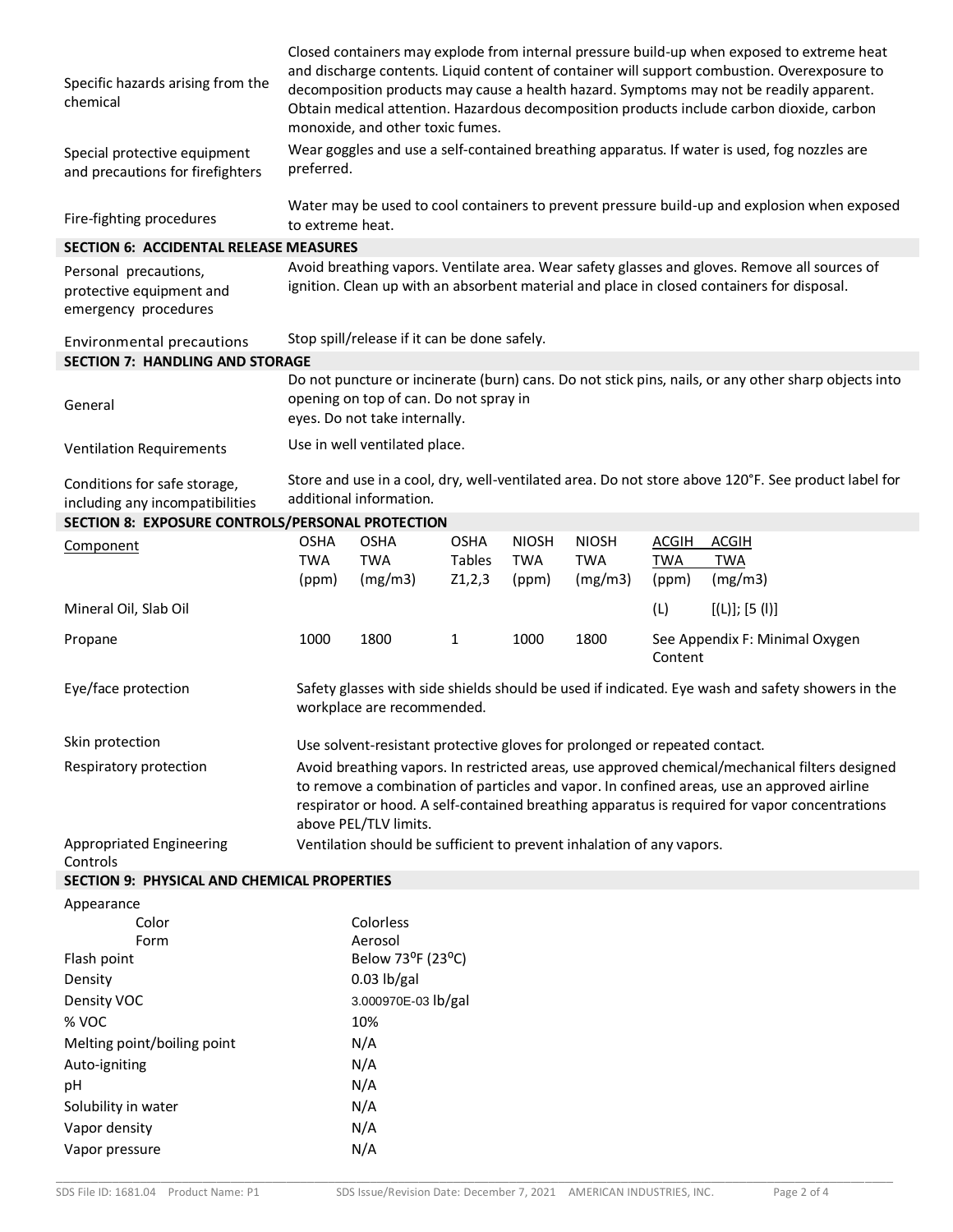| Viscosity                                                                                                                         | N/A                                                                                                                                                                                                                                                                                                                                                                                                                                                                                                 |
|-----------------------------------------------------------------------------------------------------------------------------------|-----------------------------------------------------------------------------------------------------------------------------------------------------------------------------------------------------------------------------------------------------------------------------------------------------------------------------------------------------------------------------------------------------------------------------------------------------------------------------------------------------|
| <b>Evaporation Rate</b>                                                                                                           | Slower than ether                                                                                                                                                                                                                                                                                                                                                                                                                                                                                   |
| <b>SECTION 10: STABILITY AND REACTIVITY</b>                                                                                       |                                                                                                                                                                                                                                                                                                                                                                                                                                                                                                     |
| Chemical stability                                                                                                                | Stable                                                                                                                                                                                                                                                                                                                                                                                                                                                                                              |
| Possibility of hazardous reactions                                                                                                | None known                                                                                                                                                                                                                                                                                                                                                                                                                                                                                          |
| Conditions to avoid                                                                                                               | High temperatures.                                                                                                                                                                                                                                                                                                                                                                                                                                                                                  |
| Hazardous decomposition products                                                                                                  | Hazardous decomposition products may include carbon dioxide, carbon monoxide, and<br>other toxic fumes.                                                                                                                                                                                                                                                                                                                                                                                             |
| Incompatible materials                                                                                                            | None known.                                                                                                                                                                                                                                                                                                                                                                                                                                                                                         |
| <b>SECTION 11: TOXICOLOGICAL INFORMATION</b>                                                                                      |                                                                                                                                                                                                                                                                                                                                                                                                                                                                                                     |
| Skin Corrosion/Irritation                                                                                                         | Based on available data, the classification criteria are not met.                                                                                                                                                                                                                                                                                                                                                                                                                                   |
| Likely Route of Exposure                                                                                                          | Inhalation, ingestion, skin absorption                                                                                                                                                                                                                                                                                                                                                                                                                                                              |
| Eye contact                                                                                                                       | Based on available data, the classification criteria are not met.                                                                                                                                                                                                                                                                                                                                                                                                                                   |
| Symptoms related to the physical,<br>chemical and toxicological characteristics                                                   | No sensitizing data available.                                                                                                                                                                                                                                                                                                                                                                                                                                                                      |
| Specific target organ toxicity                                                                                                    | No data available.                                                                                                                                                                                                                                                                                                                                                                                                                                                                                  |
| <b>Acute Effects</b>                                                                                                              | Based on available data, the classification criteria are not met.                                                                                                                                                                                                                                                                                                                                                                                                                                   |
| <b>Germ Cell Mutagenicity</b>                                                                                                     | Based on available data, the classification criteria are not met.                                                                                                                                                                                                                                                                                                                                                                                                                                   |
| Carcinogenicity                                                                                                                   | Based on available data, the classification criteria are not met.                                                                                                                                                                                                                                                                                                                                                                                                                                   |
| <b>Reproductive Toxicity</b><br>Respiratory or Skin Sensitization<br>Specific Target Organ Toxicity-Single &<br>Repeated Exposure | Based on available data, the classification criteria are not met.<br>Based on available data, the classification criteria are not met.<br>Based on available data, the classification criteria are not met.                                                                                                                                                                                                                                                                                         |
| <b>Aspiration Hazard</b>                                                                                                          | Based on available data, the classification criteria are not met.                                                                                                                                                                                                                                                                                                                                                                                                                                   |
| <b>SECTION 12: ECOLOGICAL INFORMATION</b>                                                                                         |                                                                                                                                                                                                                                                                                                                                                                                                                                                                                                     |
| Toxicity                                                                                                                          | Based on available data, the classification criteria are not met.                                                                                                                                                                                                                                                                                                                                                                                                                                   |
| Persistence and degradability                                                                                                     | No data available.                                                                                                                                                                                                                                                                                                                                                                                                                                                                                  |
| Bioaccumulative potential                                                                                                         | No data available.                                                                                                                                                                                                                                                                                                                                                                                                                                                                                  |
| Mobility in soil                                                                                                                  | No data available.                                                                                                                                                                                                                                                                                                                                                                                                                                                                                  |
| Other adverse effects                                                                                                             | No data available.                                                                                                                                                                                                                                                                                                                                                                                                                                                                                  |
| <b>SECTION 13: DISPOSAL CONSIDERATIONS</b>                                                                                        |                                                                                                                                                                                                                                                                                                                                                                                                                                                                                                     |
| Disposal instructions                                                                                                             | Under RCRA, it is the responsibility of the user of the product, to determine at the time<br>of disposal whether the product meets RCRA criteria for hazardous waste. Waste<br>management should be in full compliance with federal, state, and local laws.<br>Empty containers retain product residue which may exhibit hazards of material,<br>therefore do not pressurize, cut, glaze, weld or use for any other purposes. Return<br>drums to reclamation centers for proper cleaning and reuse. |

|     | <b>SECTION 14: TRANSPORT INFORMATION</b> |                           |
|-----|------------------------------------------|---------------------------|
| DOT | UN1950; Aerosols                         | Hazard Class 2.1; LTD Qty |
|     | IMDG Info UN1950; Aerosols               | Hazard Class 2.1; LTD Qty |
|     | IATA Info UN1950; Aerosols, flammable    | Hazard Class 2.1; LTD Qty |